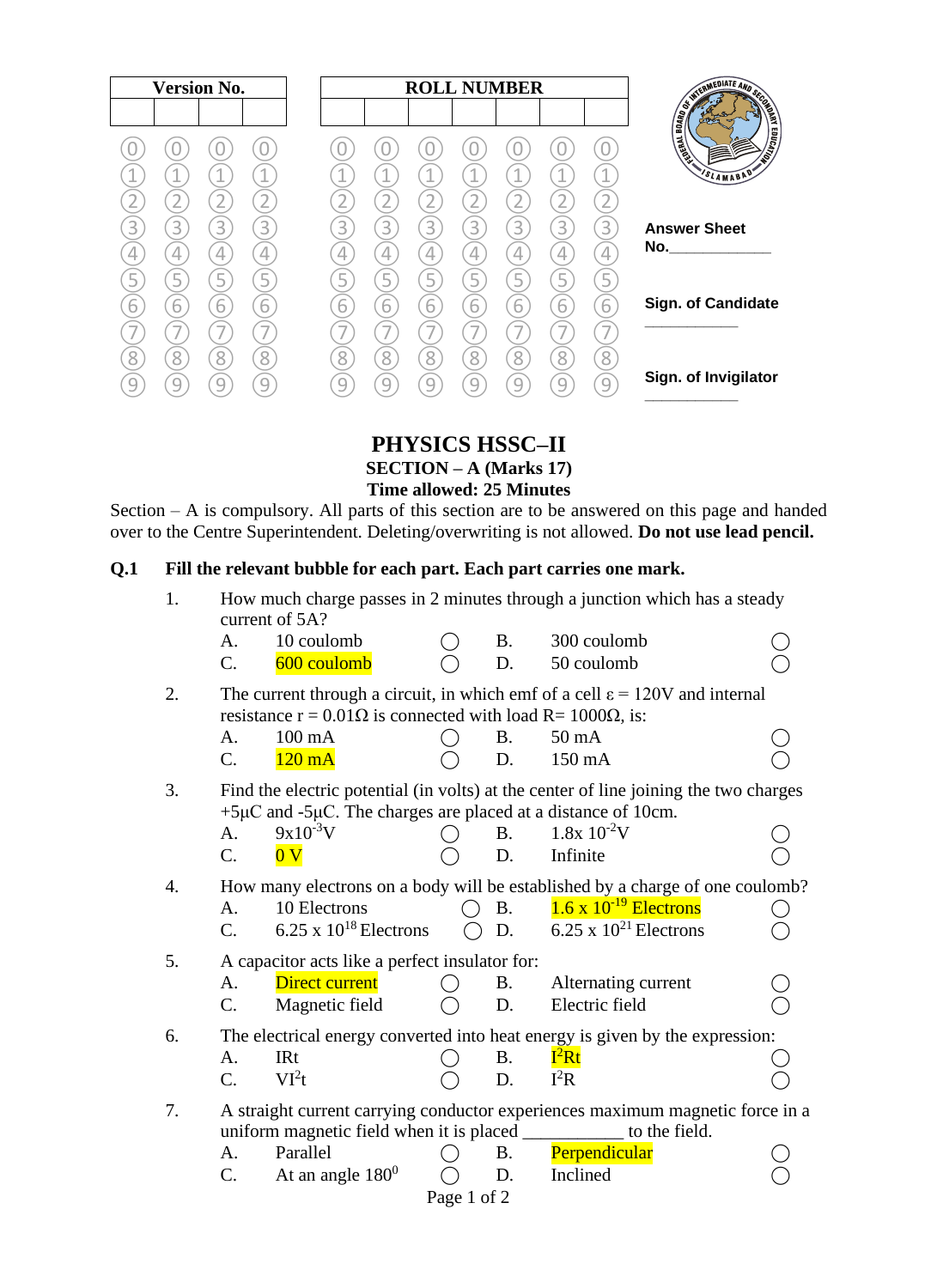| 8.  | The S.I unit of Magnetic flux is:<br>$NmA^{-1}$<br>A.<br>$Nm^2$<br>$C_{\cdot}$                                                                                                              |                                                 | <b>B.</b><br>D.                | $NA^{-1}m^{-1}$<br>Vm                                                                                                                                      |  |  |  |  |
|-----|---------------------------------------------------------------------------------------------------------------------------------------------------------------------------------------------|-------------------------------------------------|--------------------------------|------------------------------------------------------------------------------------------------------------------------------------------------------------|--|--|--|--|
| 9.  | The unit "henry" is used for:<br>Self inductance<br>А.<br>Self induction<br>C.                                                                                                              |                                                 | <b>B.</b><br>D.                | Mutual induction<br>Induced emf                                                                                                                            |  |  |  |  |
| 10. | One meter long rod is moving at $30^0$ through a magnetic field of 1T. If the<br>velocity of the rod in the magnetic field is 1ms <sup>-1</sup> then induced emf across the rod<br>will be: |                                                 |                                |                                                                                                                                                            |  |  |  |  |
|     | 0.5 <sub>V</sub><br>A.                                                                                                                                                                      |                                                 | <b>B.</b>                      | 0.6V                                                                                                                                                       |  |  |  |  |
|     | C.<br>1 <sub>V</sub>                                                                                                                                                                        |                                                 | D.                             | 0.2V                                                                                                                                                       |  |  |  |  |
| 11. | through an inductor is:<br>'I' leads 'V' by $90^0$<br>A.<br>'I' lags behind 'V' by $90^0$<br>C.                                                                                             |                                                 | $\bigcirc$ B.<br>$\bigcirc$ D. | Phase relationship between alternating voltage (V) and alternating current (I)<br>Both 'V' and 'I' are in phase<br>'V' and 'I' are out of phase by $180^0$ |  |  |  |  |
| 12. | The conductivity of good conductors is:<br>$10^4$ to $10^7 (\Omega m)^{-1}$<br>A.<br>$10^{10}$ to $10^{-20}$ $(\Omega m)^{-1}$<br>$C_{\cdot}$                                               | $\left( \begin{array}{c} 1 \end{array} \right)$ | <b>B.</b><br>D.                | $10^{-8}$ to $10^{-4}$ ( $\Omega$ m) <sup>-1</sup><br>$10^{-6}$ to $10^{6}$ ( $\Omega$ m) <sup>-1</sup>                                                    |  |  |  |  |
| 13. | temperature Tc) are called:<br>Conductors<br>А.<br><b>Super conductors</b><br>$\mathbf{C}$ .                                                                                                |                                                 | B.<br>D.                       | The materials whose resistivity become zero below a certain temperature (critical<br>Semi-conductors<br>Hybrid conductors                                  |  |  |  |  |
| 14. | Electromagnetic radiations transport energy equal to:                                                                                                                                       |                                                 |                                |                                                                                                                                                            |  |  |  |  |
|     |                                                                                                                                                                                             |                                                 |                                |                                                                                                                                                            |  |  |  |  |
|     | $rac{1}{2}mv^2$<br>A.                                                                                                                                                                       |                                                 | <b>B.</b>                      |                                                                                                                                                            |  |  |  |  |
|     | hf<br>$\mathcal{C}$ .<br>с                                                                                                                                                                  |                                                 | D.                             |                                                                                                                                                            |  |  |  |  |
| 15. | will be equal to:<br>A.<br>$v+c$                                                                                                                                                            |                                                 | <b>B.</b>                      | If speed 'v' of an observer is added to the speed of light 'c', the resultant speed<br>$V-C$                                                               |  |  |  |  |
|     | C.<br>$\mathbf c$                                                                                                                                                                           |                                                 | D.                             | V                                                                                                                                                          |  |  |  |  |
| 16. | Strong nuclear force exists between:<br><b>Hadrons</b><br>A.<br>C.<br>Leptons                                                                                                               |                                                 | <b>B.</b><br>D.                | Photons<br><b>Muons</b>                                                                                                                                    |  |  |  |  |
| 17. | The amount of energy equivalent to 1 a.m.u. is:<br>9.315 MeV<br>A.<br>931.5 MeV<br>C.                                                                                                       |                                                 | <b>B.</b><br>D.                | 93.15 MeV<br>0.931 MeV                                                                                                                                     |  |  |  |  |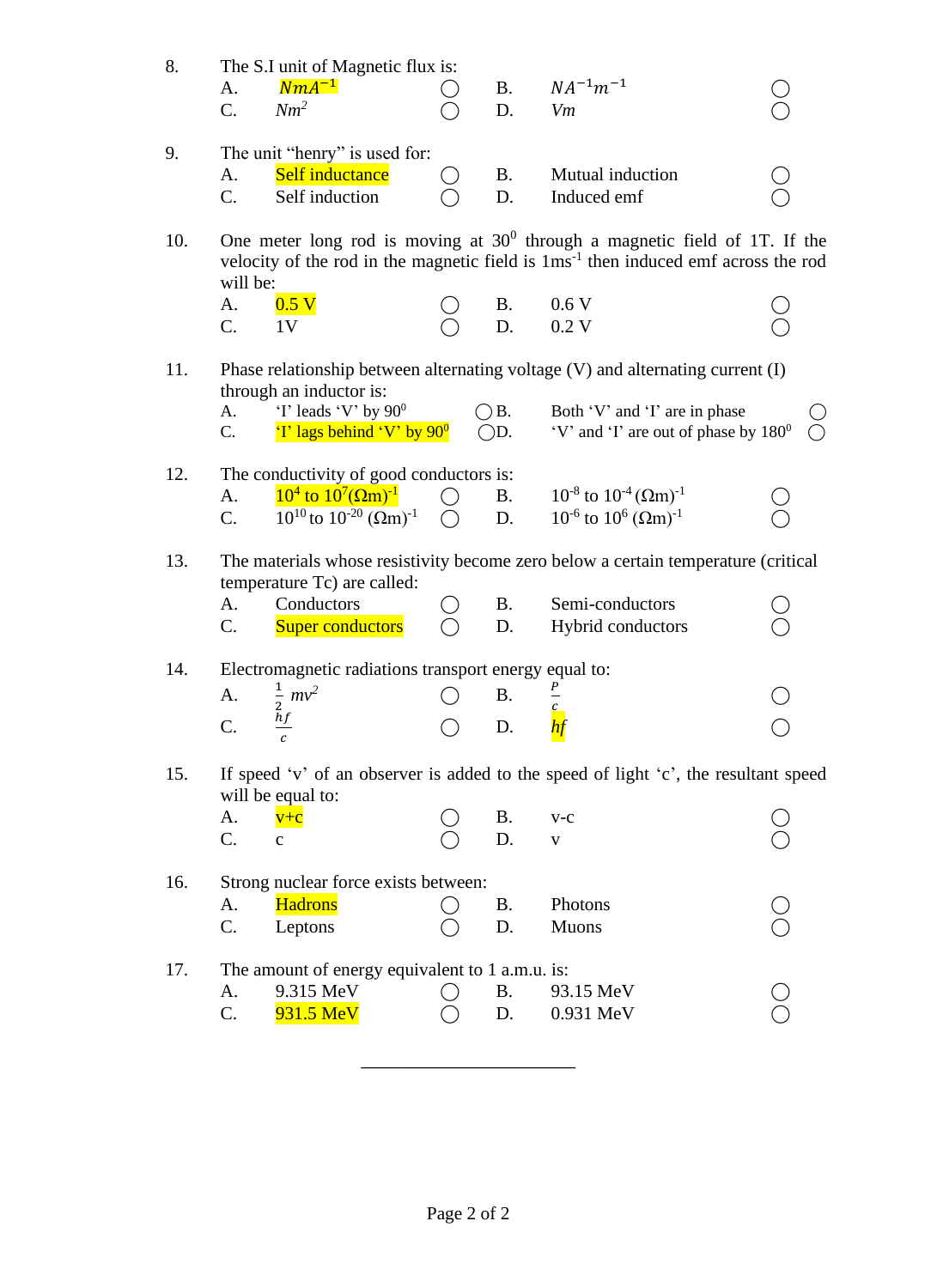

Federal Board HSSC-II Examination Physics Model Question Paper (Curriculum 2006)

Time allowed: 2.35 hours Total Marks: 68

Note: Answer any fourteen parts from Section 'B' and attempt any two questions from Section 'C' on the separately provided answer book. Write your answers neatly and legibly.

## **SECTION – B** (Marks 42)

- **Q.2** Attempt any **FOURTEEN** parts. All parts carry equal marks. ( $14 \times 3 = 42$ )
	- i. Why do we not use water as a dielectric material for capacitor even though it has very high value of relative permittivity?

Answer: Water molecules are polar molecules with large value of relative permittivity (80). If the water is used as dielectric between the plates of the capacitors, the water molecules due to polar properties will have a large value of conduction at certain voltage. This large value of conduction turning the dielectric property of a water molecule into a conductor. Thus water cannot be used as dielectric between the plates of the capacitors.

ii. What is the effect of medium on the electrostatic force between two charges?

Answer: The force will decrease with the medium.  $F_{\text{vac}}$  is greater than in  $F_{\text{med}}$ 

iii. Why does no current pass through the galvanometer in a balanced wheat-stone bridge although the two keys in the circuit are closed?

Answer: When the bridge is in balance condition, no current will flow through the galvanometer because potential difference between the two ends of galvanometer becomes same.

iv. Explain why does the terminal potential difference of a battery decrease, when current drawn from it is increased?

Answer: The terminal potential difference of a battery is

 $IR = E - Ir$  $V_t = E - I.r$ 

Where E is the emf of the battery, r is the internal resistance of battery, and I.r is the potential difference across internal resistance.

When I increased then I.r becomes larger and terminal potential becomes small. Thus, we can say that when we draw more current from battery then its terminal potential difference will decrease.

v. A rectangular coil of 100 turns and area 500 x  $10^{-4}$  m<sup>2</sup> carrying 2 A current is placed in a uniform magnetic field of 10T. Find the maximum torque applying on the coil.

Answer: The torque on the rectangular coil due to presence of magnetic field is given,

τ=NIABsinθ where number of turns  $N=100$ . Current in the coil I=2A, Area of the coil  $A=500\times10^{-4}$ m<sup>2</sup>,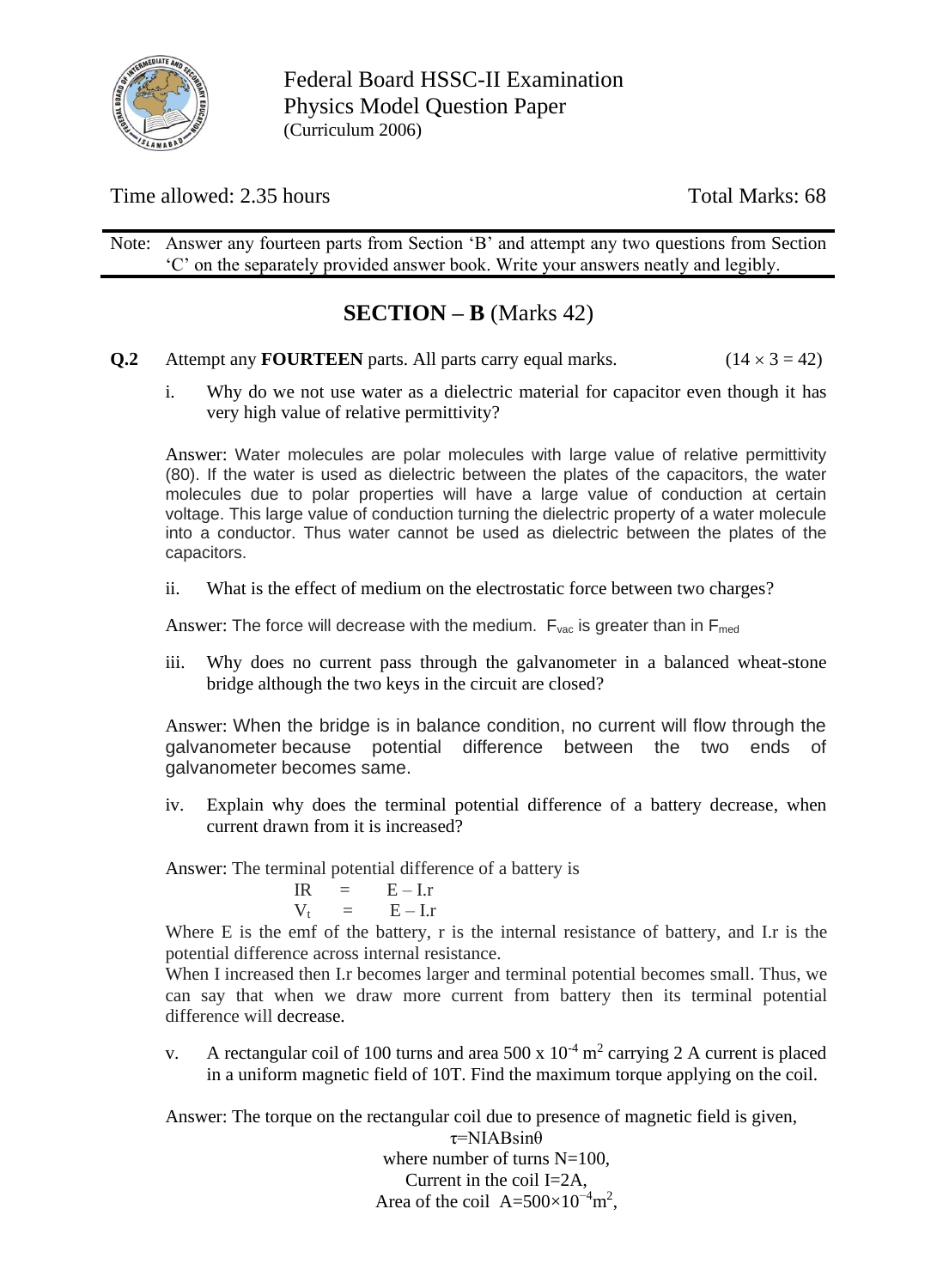## Magnetic field B=10T,

Angle between area and magnetic field vector is  $\theta$ 

As area vector is always normal to plane and given the plane is parallel to field, so the angle between area and field is 90°.

So,  $\tau$ =100×2×500×10<sup>-4</sup>×10 sin90=100Nm

vi. Why is cyclotron not suitable to accelerate neutron?

Answer: Neutrons are not charged and electrically neutral. The cyclotron accelerates charged particles. Thus, neutrons are not accelerated by cyclotrons. Thus, a cyclotron cannot accelerate neutrons as they are not charged.

vii. How is the mutual inductance of a pair of coils affected when the separation between the coils and the number of turns of each coil is increased?

Answer: (i) When the separation between the two coils is increased, the flux linked with the secondary due to the current in the primary, decreases. Hence the mutual inductance decreases.

(ii) Mutual inductance increases when the number of turns in each coil is increased,  $M \propto N_1 N_2$ because

viii. Calculate the potential difference between the wings of a jet plane induced by its motion normal to the Earth's magnetic field. The total span of wings is 50m and speed is 600ms<sup>-1</sup>. (Earth's magnetic field is 0.3 gauss.)

Answer: Induced emf E=Bvl  $= 3 \times 10^{-5} \times 600 \times 50$  $=0.9V$ 

ix. Define mutual-inductance and self-inductance and their unit henry.

Answer: Mutual inductance is the belongings of two coils by the virtue of which each opposes any change in the value of current flowing along the other by evolving an induced emf. The **SI unit of mutual inductance is henry**.

Self-inductance of a coil is defined as the phenomenon due to which an emf is induced in a coil when the magnetic flux of coil, linked with the coil changes or current in coil changes. Its S.I. unit is **Henry(H)** .

x. What will be the net power loss through a pure capacitor or inductor?

Answer: In ideal cases, **there are no power losses** in pure inductor and capacitor circuits. Power loss is due to the resistance offered by the linear passive component (Resistor) or the resistance of the conductor and other components. For pure capacitive circuit  $\phi = 90^\circ$ so  $P=0$ .

Average power dissipated is the amount of energy lost due to unwanted means in an electronic device or circuit. This waste occurs because energy gets converted to another form which is an unnecessary by-product, for example heat, sound etc. Thus, the average energy dissipated per cycle in an ideal **inductor is zero**.

xi. High temperature super conductors are required in MRI machines, why?

Answer: Superconductors provide **significantly higher current densities and smaller lighter designs than room temperature equivalents**. Superconductors are also able to conduct direct current without resistance (loss of energy) below a critical temperature and applied field.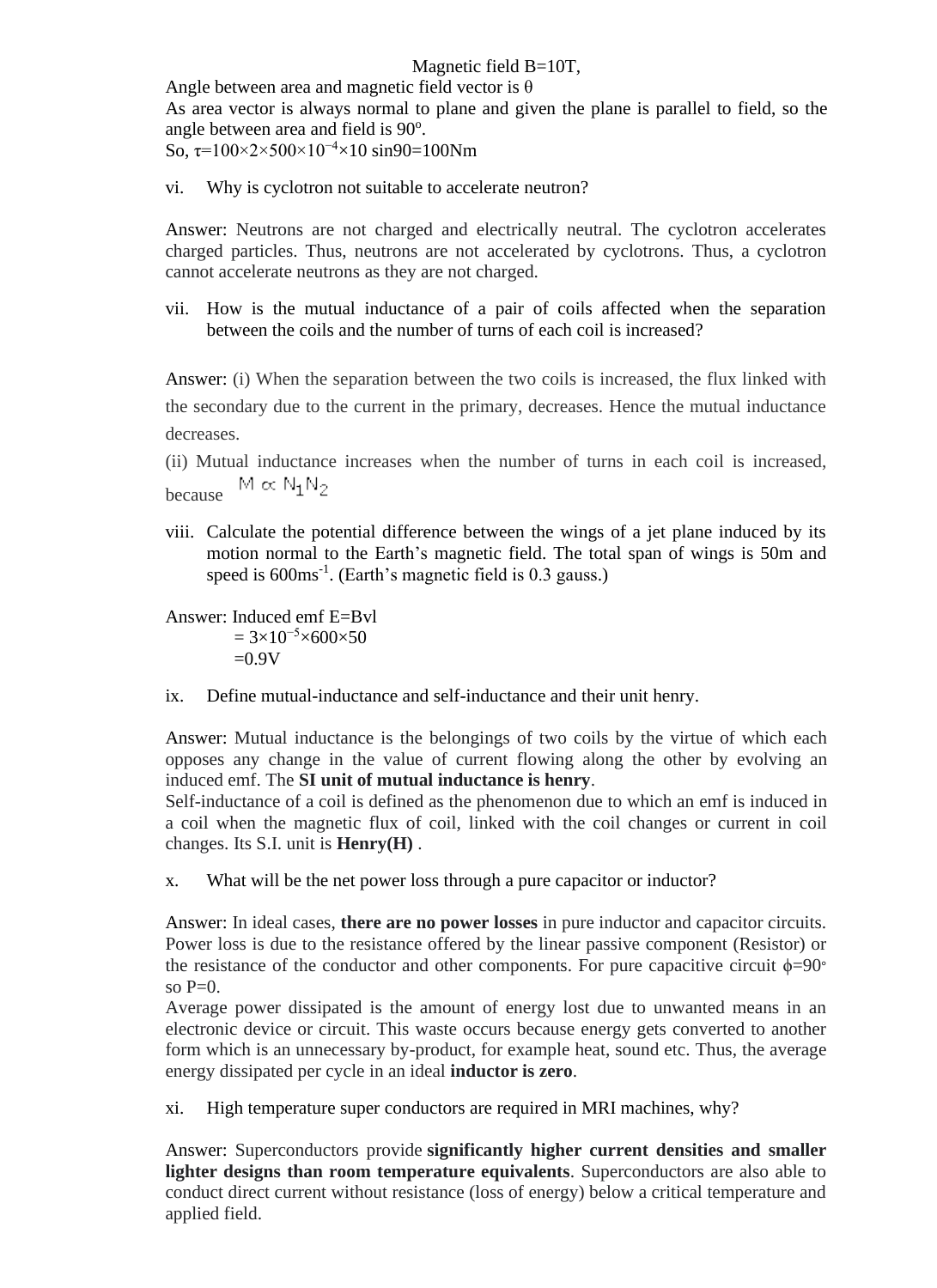xii. The forbidden energy gap of silicon is 1.1eV. What does it mean?

Answer: The forbidden energy gap for silicon is 1.1 eV. This is **the gap between the highest energy electron states in the valence band and the lowest energy states in the conduction band**. The key significance of this gap is that photons with energy less than this value will pass through the solid without interacting.

xiii. Explain why is common emitter configuration widely used in amplifier circuits?

Answer: Common emitter transistors are used most widely, because a common emitter transistor amplifier **provides high current gain, high voltage gain and high power gain**. This type of transistor gives for a small change in input there is small change in output.

xiv. In Photoelectric effect, why do all emitted electrons not possess the K.E of maximum value?

Answer: Each electron energy possessed by an ejected electron can either be the same or different from the other because when a photon energy is absorbed by an electron, part of the energy is used to overcome the binding energy. The extra energy is the one used to release the electron.

xv. When is Compton shift maximum?

Answer: The shift depends only on **the angle of scattering**. It is the scattering of a photon by a charged particle, usually an electron. When a photon collides with an electron at rest, the photon gives its energy to the electron.

The change in wavelength in Compton scattering is given by:

 $\Delta\lambda = h/mc(1 - \cos \theta)$ 

where  $\theta$  is the scattering angle.  $\Delta\lambda$  will be maximum for  $\theta = 180^\circ$  in which case.

 $\Delta\lambda$ (max) = 2h/mc = 4c/mc<sup>2</sup>

$$
= 4\pi \times 197.3
$$
 MeV-fermi/0.511 MeV = 0.0485 Å

xvi. Show that de-Broglie wave length is:  $\lambda = \frac{h}{\sqrt{2m}}$ √2mVe

Answer: λ=h/mv

 $v=h/mλ$ K.E.  $= eV = 1/2 mv^2$  $2eVm=m^2v^2$ 

xvii. What is population inversion?

Answer: **When the number of rare earth ions in the higher energy excited states are greater than the number in ground or normal state**, population inversion is achieved. Population inversion can be achieved by optical pumping in which the atoms in the ground state are excited to higher states by absorption of pump light.

xviii.If you swallowed an alpha particle and a beta particle which would be more dangerous to you?

Answer: **Alpha particles are the most harmful internal hazard** as compared with gamma rays and beta particles. Radioactive materials that emit alpha and beta particles are most harmful when swallowed, inhaled, absorbed, or injected. Beta particles can partially penetrate skin, causing "beta burns".

A beta particle is about 8,000 times smaller than an alpha particle and that's what makes them more dangerous. Their **small size allows them to penetrate clothing and skin**.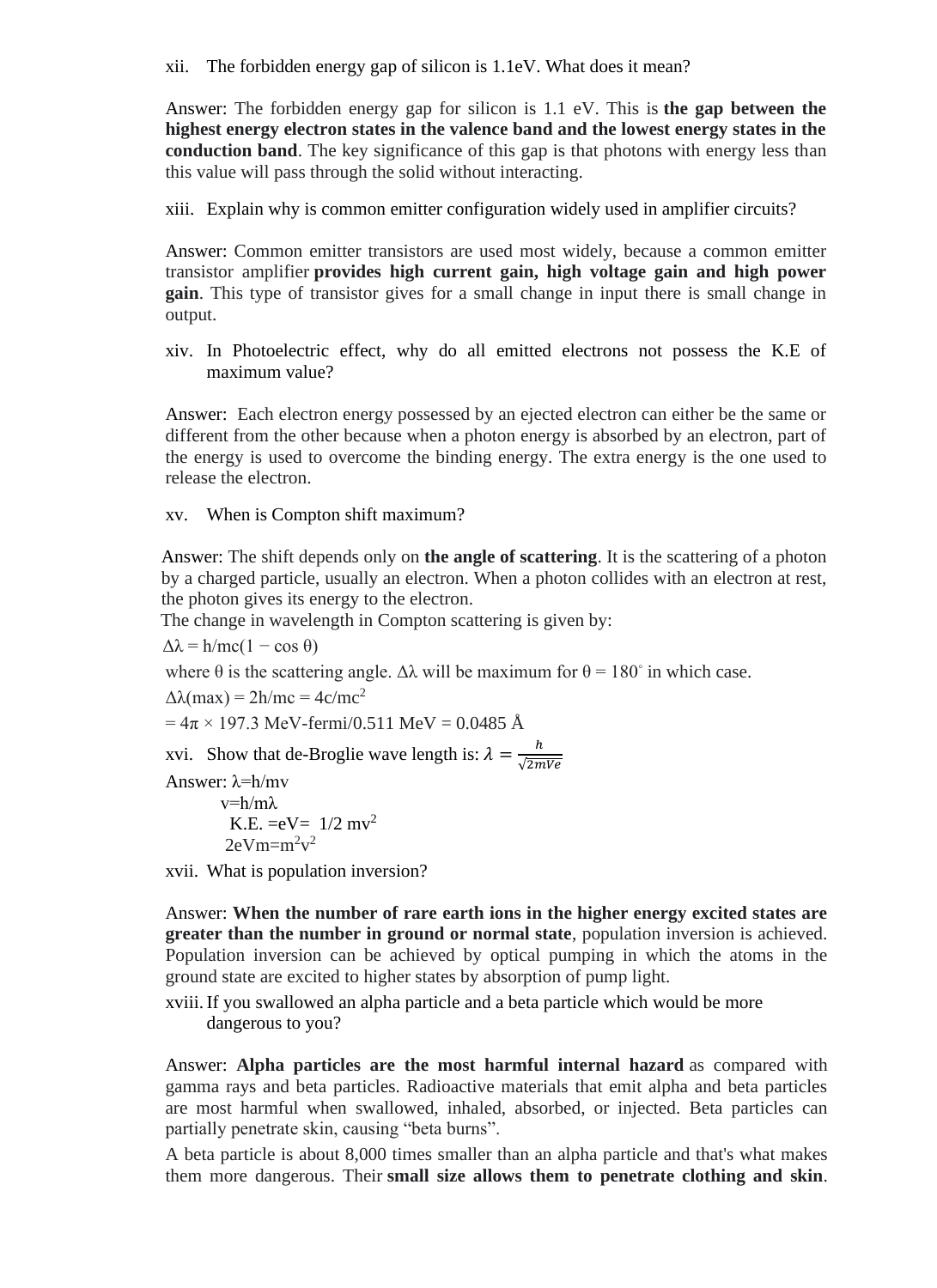External exposure can cause burns and tissue damage, along with other symptoms of radiation sickness.

xix. Differentiate between hadrons and leptons.

Answer: Hadrons are particles that feel the strong nuclear force, whereas **leptons are particles that do not**. The proton, neutron, and the pions are examples of hadrons. The electron, positron, muons, and neutrinos are examples of leptons, the name meaning low mass. Leptons feel the weak nuclear force.

Hadrons are particles containing quarks. Baryons are hadrons containing three quarks, and mesons are hadrons containing **a quark and an antiquark**. Baryons have three quarks inside them, while mesons have a quark and an antiquark.

xx. A long straight wire is bent into a circular loop of radius 0.05m. If an ammeter shows 2A current flowing through this closed loop then compute the magnetic field around it**?**

Answer: The equation  $B=\mu_0I/2\pi r$  can be used to find out B, since all other quantities are known.

Solving for B and entering known values gives I=2πrB/μ<sub>0</sub>=2π(5.0×10<sup>-2</sup>m)(1.0×10<sup>-4</sup>T)/4π×10<sup>-7</sup>T⋅  $=25A$ 

## **SECTION – C** (Marks 26)

**Note:** Attempt any **TWO** questions. All questions carry equal marks.  $(2 \times 13 = 26)$ 

**Q.3** a. Distinguish between intrinsic and extrinsic semiconductor material? How can P-type and N-type semiconductors be made by using doping?  $(2+2+2)$ 

Answer: The main difference between intrinsic and extrinsic semiconductor is that **intrinsic semiconductors are pure in form**, no form of impurity is added to them while extrinsic semiconductors being impure, contains the doping of trivalent or pentavalent impurities.

 In an n-type semiconductor, **pentavalent impurity from the V group is added to the pure semiconductor**. Examples of pentavalent impurities are Arsenic, Antimony, Bismuth etc. The majority of charge carriers in the crystal are negative electrons.

P-type semiconductors are **created by doping an intrinsic semiconductor with an electron acceptor element during manufacture**.

In a p-type semiconductor, trivalent impurity from the III group elements is added as the impurity The term p-type refers to the positive charge of a hole. As opposed to n-type semiconductors, p-type semiconductors have a larger hole concentration than electron concentration.

b. Briefly explain an electric polarization. **(3)**

Answer: **Electric polarization** occurs when a non-polar substance is placed between two parallel plates with an applied electric field. The electric field tends to attract the negatively charged [electron](https://www.priyamstudycentre.com/2020/12/electron.html) towards the positive plate and the positive charge nucleus towards the negative plate. Therefore, in the presence of an electric field or current, there will be observed an electrical distortion or polarized [molecule](https://www.priyamstudycentre.com/chemistry/molecule) to form an electrical dipole. This type of distortion process in the molecules is called the electric polarization but the polarization disappears as soon as the polarized field is withdrawn and the polarizing molecule comes back to its original state.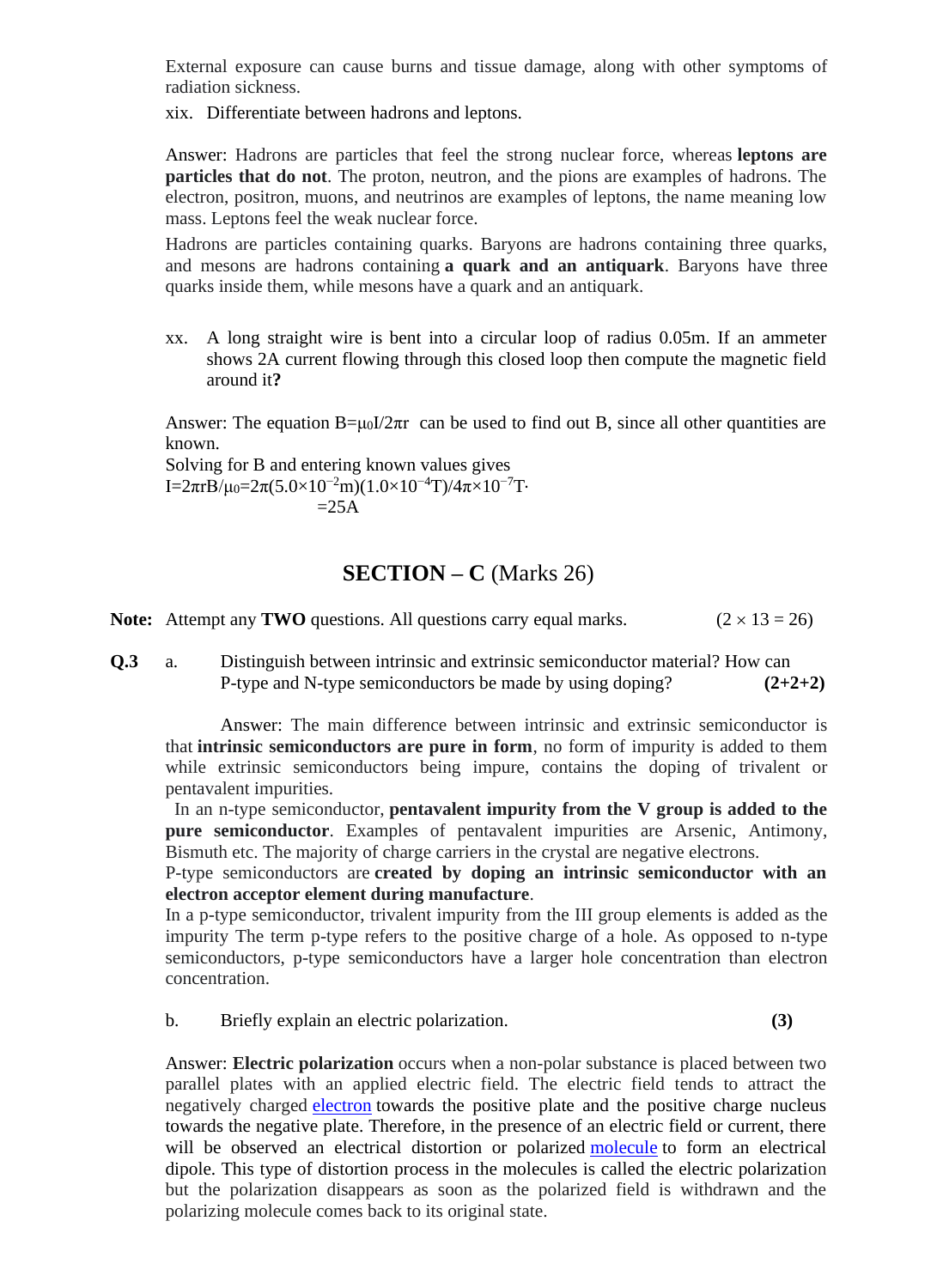c. A heating coil has resistance of 20  $\Omega$ . It is designed to operate on 220 V. What electrical energy in joules is supplied to the heater in 10 s? **(4)**

Answer: 
$$
R=20\Omega,
$$
  
\n
$$
V=220V,
$$
  
\nt=10s  
\nEnergy dissipated = $V^2 \times t/R$   
\n= (220)<sup>2</sup> $\times$ 10/20  
\n=24200 J =24.2kJ

**Q.4** a. How is an AC generator used to produce an alternating current? Explain with the help of graph between instantaneous emf and time. **(6)**

Answer: An A.C. generator is an electronic device used to convert mechanical energy into electrical energy using the principle of electromagnetic induction. Construct the diagram by schematic analyses of its working and thus include all its essential components. The expression for induced emf can be established using the expression for magnetic flux in the coil and Faraday's flux rule.

b. A simple AC generator consists of  $N=10$  turns coil of area  $A=1200$ cm<sup>2</sup> which rotates at a constant frequency  $f = 60Hz$  in a uniform magnetic field  $B = 0.40 T$ . Find the peak e.m.f generated by it. **(3)** 

Answer: Number of turns N=10 turns

Area of coil A=1200 cm<sup>2</sup>=0.012 m<sup>2</sup> Frequency f=60Hz Angular speed w= $2\pi f=2 \times \pi \times 60=376.8$  rad/s Magnetic field B=0.40 T Maximum value of emf induced Emax= NBAw  $E_{\text{max}} = 10 \times 0.40 \times 0.012 \times 376.8 = 18.08$  volts

c. How fast must a proton move in a magnetic field  $2.5 \times 10^{-3}$  T such that the magnetic force is equal to its weight? **(4)**

Answer:

We know that  
\n
$$
Ckarge \text{ of proton} = 1.6 \times 10^{-19}C
$$
\nMass of proton = 1.67 × 10<sup>-27</sup> kg  
\nand Acceleration due to gravity = 3 - 9.8 m s<sup>-2</sup>  
\nAs F = qvB — (1)  
\nalso F = IV = mg — (2)  
\nAs magnetic force is equal to its weight  
\n
$$
F = W
$$
\n
$$
qvB = mg
$$
\n
$$
v = \frac{m^2}{qB}
$$
\n
$$
= \frac{1.67 \times 10^{-27} \times 9.8}{1.6 \times 10^{-19} \times 2.50 \times 10^3}
$$
\n
$$
= \frac{1.637 \times 10^{-26}}{4 \times 10^{-22}}
$$
\n
$$
= 4.09 \times 10^{-5} m\frac{1}{5}
$$

**Q.5** a. i. How is solid state detector better than other radiation detectors? **(4)**

Answer: When talking about radiation detection instruments, there are three types of detectors that are most commonly used, depending on the specific needs of the device.